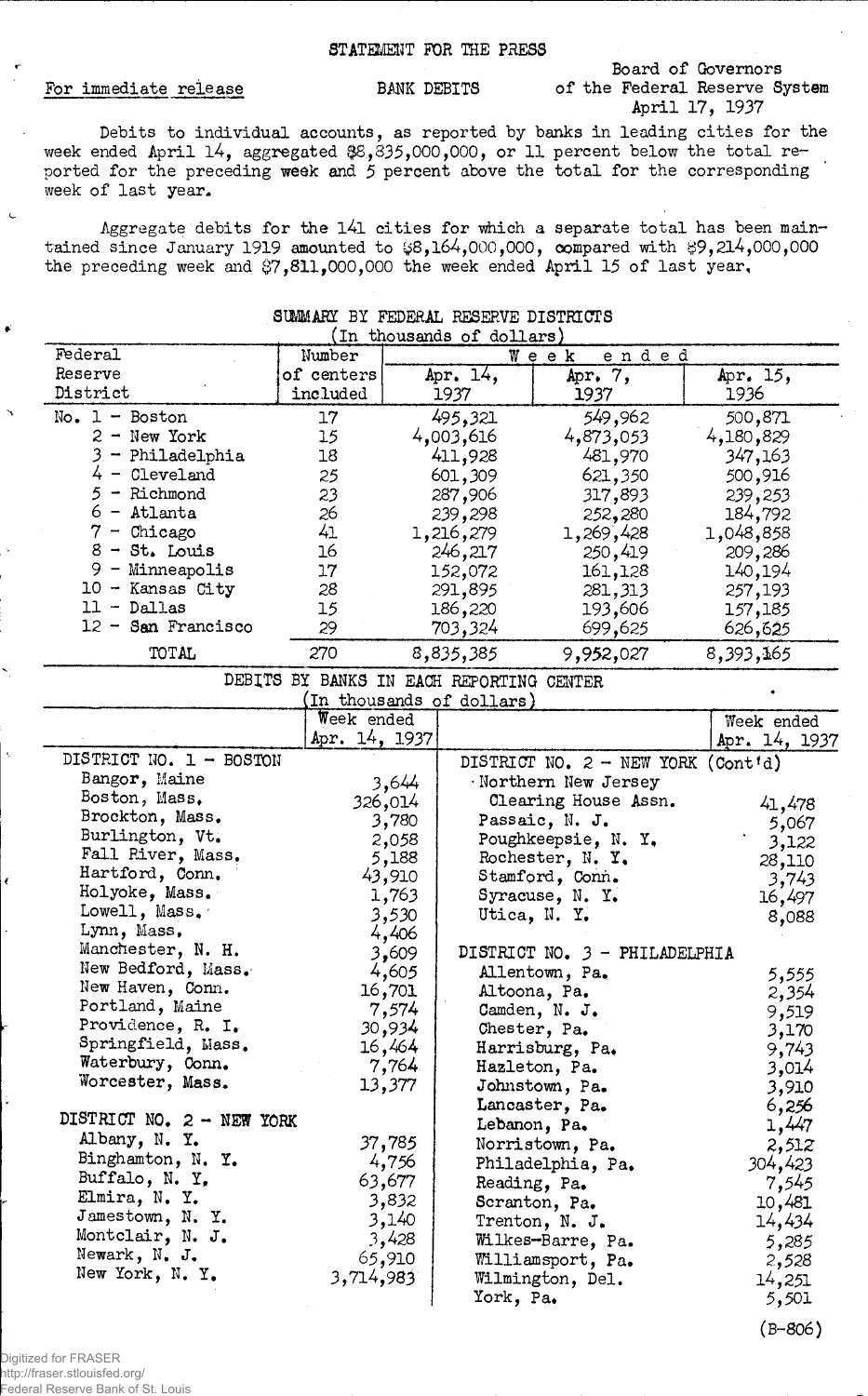|  |  | DEBITS BY BANKS IN EACH REPORTING CENTER |  |
|--|--|------------------------------------------|--|
|  |  |                                          |  |

| Week ended<br>Week ended<br>Apr. 14, 1937<br>Apr. 14, 1937<br>DISTRICT NO. 4 - CLEVELAND<br>DISTRICT NO. 6 - ATLANTA (Cont'd)<br>329<br>15,297<br>Akron, Ohio<br>Elberton, Ga.<br>1,279<br>2,514<br>Butler, Pa.<br>Hattiesburg, Miss.<br>6,420<br>9,266<br>Canton, Ohio<br>Jackson, Miss.<br>19,775<br>83,015<br>Cincinnati, Ohio<br>Jacksonville, Fla.<br>6,227<br>146,310<br>Cleveland, Ohio<br>Knoxville, Tenn.<br>3,806<br>50,551<br>Columbus, Ohio<br>Macon, Ga.<br>2,398<br>18,387<br>Dayton, Ohio<br>Meridian, Miss.<br>10,484<br>7,517<br>Erie, Pa.<br>Miami, Fla.<br>7,264<br>657<br>Franklin, Pa.<br>Mobile, Ala.<br>1,652<br>5,210<br>Greensburg, Pa.<br>Montgomery, Ala.<br>2,939<br>19,172<br>Hamilton, Ohio<br>Nashville, Tenn.<br>669<br>723<br>Homestead, Pa.<br>Newman, Ga.<br>4,604<br>50,248<br>Lexington, Ky.<br>New Orleans, La.<br>3,397<br>1,990<br>Lima, Ohio<br>Pensacola, Fla.<br>7,913<br>Lorain, Ohio<br>1,232<br>Savannah, Ga.<br>6,958<br>2,711<br>Middletown, Ohio<br>Tampa, Fla.<br>857<br>3,106<br>Oil City, Pa.<br>Valdosta, Ga.<br>181, 213<br>Pittsburgh, Pa.<br>2,129<br>Vicksburg, Miss.<br>4,547<br>Springfield, Ohio<br>3,234<br>Steubenville, Ohio<br>DISTRICT NO. 7 - CHICAGO<br>941<br>30,721<br>Toledo, Ohio<br>Adrian, Mich.<br>2,512<br>2,767<br>Warren, Ohio<br>Aurora, Ill.<br>8,842<br>Wheeling, W. Va.<br>4,197<br>Battle Creek, Mich.<br>13,957<br>Youngstown, Ohio<br>2,827<br>Bay City, Mich.<br>Zanesville, Ohio<br>2,967<br>2,050<br>Bloomington, Ill.<br>5,917<br>Cedar Rapids, Iowa<br>DISTRICT NO. 5 - RICHMOND<br>3,062<br>Champaign-Urbana, Ill.<br>2,834<br>683,373<br>Asheville, N. C.<br>Chicago, Ill.<br>84,028<br>Baltimore, Md.<br>1,762<br>Clinton, Iowa<br>2,268<br>Charleston, S. C.<br>Danville, Ill.<br>10,717<br>5,678<br>Charleston, W. Va.<br>Davenport, Iowa<br>14,675<br>3,993<br>Charlotte, N. C.<br>Decatur, Ill.<br>7,674<br>20,133<br>Columbia, S. C.<br>Des Moines, Iowa<br>2,170<br>Cumberland, Md.<br>226,195<br>Detroit, Mich.<br>1,899<br>Danville, Va.<br>2,176<br>Dubuque, Iowa<br>5,190<br>1,861<br>Durham, N. C.<br>Elgin, Ill.<br>3,847<br>7,924<br>Greensboro, N. C.<br>Flint, Mich.<br>8,409<br>5,315<br>Greenville, S. C.<br>Fort Wayne, Ind.<br>2,029<br>5,327<br>Hagerstown, Md.<br>Gary, Ind.<br>4,188<br>Huntington, W. Va.<br>14,372<br>Grand Rapids, Mich.<br>3,446<br>Lynchburg, Va.<br>3,573<br>Green Bay, Wis.<br>Newport News, Va.<br>2,100<br>1,658<br>Hammond, Ind.<br>11,418<br>Norfolk, Va.<br>46,285<br>Indianapolis, Ind.<br>885<br>Portsmouth, Va.<br>3,682<br>Jackson, Mich.<br>7,804<br>4,867<br>Raleigh, N. C.<br>Kalamazoo, Mich.<br>32,758<br>Richmond, Va.<br>5,379<br>Lansing, Mich.<br>6,268<br>Roanoke, Va.<br>1,586<br>Manitowne, Tis.<br>Spartanburg, S. C.<br>2,528<br>2,491<br>Mason City, Iowa<br>Washington, D. C.<br>64,785<br>71,362<br>Miltrakee, Wis.<br>Wilmington, N. C.<br>2,519<br>2,392<br>Moline, Ill.<br>Winston-Salem, N. C.<br>8,829<br>820<br>Muscatine, Iowa<br>2,600<br>Oshkosh, Wis.<br>DISTRICT NO. 6 - ATLANTA<br>14,731<br>Peoria, TII,<br>Albany, Ga.<br>1,233<br>6,697<br>Rockford, Ill.<br>41,954<br>Atlanta, Ga.<br>5,446<br>Suginav, Mich.<br>4,613<br>Augusta, Ga.<br>3,730<br>Sheboygan, Wis.<br>22,485<br>Birmingham, Ala.<br>8,499<br>Sioux City, Iowa<br>Brunswick, Ga.<br>590<br>9,167<br>South Bend, Ind.<br>Chatteneega, Tenn.<br>10,712<br>6,112<br>Springfield, Ill.<br>Columbus, Ga.<br>3,671<br>5,442<br>Terre Haute, Ind.<br>Dothan, Ala.<br>912 |  | (In thousands of dollars) | B-806a |
|---------------------------------------------------------------------------------------------------------------------------------------------------------------------------------------------------------------------------------------------------------------------------------------------------------------------------------------------------------------------------------------------------------------------------------------------------------------------------------------------------------------------------------------------------------------------------------------------------------------------------------------------------------------------------------------------------------------------------------------------------------------------------------------------------------------------------------------------------------------------------------------------------------------------------------------------------------------------------------------------------------------------------------------------------------------------------------------------------------------------------------------------------------------------------------------------------------------------------------------------------------------------------------------------------------------------------------------------------------------------------------------------------------------------------------------------------------------------------------------------------------------------------------------------------------------------------------------------------------------------------------------------------------------------------------------------------------------------------------------------------------------------------------------------------------------------------------------------------------------------------------------------------------------------------------------------------------------------------------------------------------------------------------------------------------------------------------------------------------------------------------------------------------------------------------------------------------------------------------------------------------------------------------------------------------------------------------------------------------------------------------------------------------------------------------------------------------------------------------------------------------------------------------------------------------------------------------------------------------------------------------------------------------------------------------------------------------------------------------------------------------------------------------------------------------------------------------------------------------------------------------------------------------------------------------------------------------------------------------------------------------------------------------------------------------------------------------------------------------------------------------------------------------------------------------------------------------------------------------------------------------------------------------------------------------------------------------------------------------------------------------------------------------------------------------------------------------------------------------------------------------------------|--|---------------------------|--------|
|                                                                                                                                                                                                                                                                                                                                                                                                                                                                                                                                                                                                                                                                                                                                                                                                                                                                                                                                                                                                                                                                                                                                                                                                                                                                                                                                                                                                                                                                                                                                                                                                                                                                                                                                                                                                                                                                                                                                                                                                                                                                                                                                                                                                                                                                                                                                                                                                                                                                                                                                                                                                                                                                                                                                                                                                                                                                                                                                                                                                                                                                                                                                                                                                                                                                                                                                                                                                                                                                                                                     |  |                           |        |
|                                                                                                                                                                                                                                                                                                                                                                                                                                                                                                                                                                                                                                                                                                                                                                                                                                                                                                                                                                                                                                                                                                                                                                                                                                                                                                                                                                                                                                                                                                                                                                                                                                                                                                                                                                                                                                                                                                                                                                                                                                                                                                                                                                                                                                                                                                                                                                                                                                                                                                                                                                                                                                                                                                                                                                                                                                                                                                                                                                                                                                                                                                                                                                                                                                                                                                                                                                                                                                                                                                                     |  |                           |        |
|                                                                                                                                                                                                                                                                                                                                                                                                                                                                                                                                                                                                                                                                                                                                                                                                                                                                                                                                                                                                                                                                                                                                                                                                                                                                                                                                                                                                                                                                                                                                                                                                                                                                                                                                                                                                                                                                                                                                                                                                                                                                                                                                                                                                                                                                                                                                                                                                                                                                                                                                                                                                                                                                                                                                                                                                                                                                                                                                                                                                                                                                                                                                                                                                                                                                                                                                                                                                                                                                                                                     |  |                           |        |
|                                                                                                                                                                                                                                                                                                                                                                                                                                                                                                                                                                                                                                                                                                                                                                                                                                                                                                                                                                                                                                                                                                                                                                                                                                                                                                                                                                                                                                                                                                                                                                                                                                                                                                                                                                                                                                                                                                                                                                                                                                                                                                                                                                                                                                                                                                                                                                                                                                                                                                                                                                                                                                                                                                                                                                                                                                                                                                                                                                                                                                                                                                                                                                                                                                                                                                                                                                                                                                                                                                                     |  |                           |        |
|                                                                                                                                                                                                                                                                                                                                                                                                                                                                                                                                                                                                                                                                                                                                                                                                                                                                                                                                                                                                                                                                                                                                                                                                                                                                                                                                                                                                                                                                                                                                                                                                                                                                                                                                                                                                                                                                                                                                                                                                                                                                                                                                                                                                                                                                                                                                                                                                                                                                                                                                                                                                                                                                                                                                                                                                                                                                                                                                                                                                                                                                                                                                                                                                                                                                                                                                                                                                                                                                                                                     |  |                           |        |
|                                                                                                                                                                                                                                                                                                                                                                                                                                                                                                                                                                                                                                                                                                                                                                                                                                                                                                                                                                                                                                                                                                                                                                                                                                                                                                                                                                                                                                                                                                                                                                                                                                                                                                                                                                                                                                                                                                                                                                                                                                                                                                                                                                                                                                                                                                                                                                                                                                                                                                                                                                                                                                                                                                                                                                                                                                                                                                                                                                                                                                                                                                                                                                                                                                                                                                                                                                                                                                                                                                                     |  |                           |        |
|                                                                                                                                                                                                                                                                                                                                                                                                                                                                                                                                                                                                                                                                                                                                                                                                                                                                                                                                                                                                                                                                                                                                                                                                                                                                                                                                                                                                                                                                                                                                                                                                                                                                                                                                                                                                                                                                                                                                                                                                                                                                                                                                                                                                                                                                                                                                                                                                                                                                                                                                                                                                                                                                                                                                                                                                                                                                                                                                                                                                                                                                                                                                                                                                                                                                                                                                                                                                                                                                                                                     |  |                           |        |
|                                                                                                                                                                                                                                                                                                                                                                                                                                                                                                                                                                                                                                                                                                                                                                                                                                                                                                                                                                                                                                                                                                                                                                                                                                                                                                                                                                                                                                                                                                                                                                                                                                                                                                                                                                                                                                                                                                                                                                                                                                                                                                                                                                                                                                                                                                                                                                                                                                                                                                                                                                                                                                                                                                                                                                                                                                                                                                                                                                                                                                                                                                                                                                                                                                                                                                                                                                                                                                                                                                                     |  |                           |        |
|                                                                                                                                                                                                                                                                                                                                                                                                                                                                                                                                                                                                                                                                                                                                                                                                                                                                                                                                                                                                                                                                                                                                                                                                                                                                                                                                                                                                                                                                                                                                                                                                                                                                                                                                                                                                                                                                                                                                                                                                                                                                                                                                                                                                                                                                                                                                                                                                                                                                                                                                                                                                                                                                                                                                                                                                                                                                                                                                                                                                                                                                                                                                                                                                                                                                                                                                                                                                                                                                                                                     |  |                           |        |
|                                                                                                                                                                                                                                                                                                                                                                                                                                                                                                                                                                                                                                                                                                                                                                                                                                                                                                                                                                                                                                                                                                                                                                                                                                                                                                                                                                                                                                                                                                                                                                                                                                                                                                                                                                                                                                                                                                                                                                                                                                                                                                                                                                                                                                                                                                                                                                                                                                                                                                                                                                                                                                                                                                                                                                                                                                                                                                                                                                                                                                                                                                                                                                                                                                                                                                                                                                                                                                                                                                                     |  |                           |        |
|                                                                                                                                                                                                                                                                                                                                                                                                                                                                                                                                                                                                                                                                                                                                                                                                                                                                                                                                                                                                                                                                                                                                                                                                                                                                                                                                                                                                                                                                                                                                                                                                                                                                                                                                                                                                                                                                                                                                                                                                                                                                                                                                                                                                                                                                                                                                                                                                                                                                                                                                                                                                                                                                                                                                                                                                                                                                                                                                                                                                                                                                                                                                                                                                                                                                                                                                                                                                                                                                                                                     |  |                           |        |
|                                                                                                                                                                                                                                                                                                                                                                                                                                                                                                                                                                                                                                                                                                                                                                                                                                                                                                                                                                                                                                                                                                                                                                                                                                                                                                                                                                                                                                                                                                                                                                                                                                                                                                                                                                                                                                                                                                                                                                                                                                                                                                                                                                                                                                                                                                                                                                                                                                                                                                                                                                                                                                                                                                                                                                                                                                                                                                                                                                                                                                                                                                                                                                                                                                                                                                                                                                                                                                                                                                                     |  |                           |        |
|                                                                                                                                                                                                                                                                                                                                                                                                                                                                                                                                                                                                                                                                                                                                                                                                                                                                                                                                                                                                                                                                                                                                                                                                                                                                                                                                                                                                                                                                                                                                                                                                                                                                                                                                                                                                                                                                                                                                                                                                                                                                                                                                                                                                                                                                                                                                                                                                                                                                                                                                                                                                                                                                                                                                                                                                                                                                                                                                                                                                                                                                                                                                                                                                                                                                                                                                                                                                                                                                                                                     |  |                           |        |
|                                                                                                                                                                                                                                                                                                                                                                                                                                                                                                                                                                                                                                                                                                                                                                                                                                                                                                                                                                                                                                                                                                                                                                                                                                                                                                                                                                                                                                                                                                                                                                                                                                                                                                                                                                                                                                                                                                                                                                                                                                                                                                                                                                                                                                                                                                                                                                                                                                                                                                                                                                                                                                                                                                                                                                                                                                                                                                                                                                                                                                                                                                                                                                                                                                                                                                                                                                                                                                                                                                                     |  |                           |        |
|                                                                                                                                                                                                                                                                                                                                                                                                                                                                                                                                                                                                                                                                                                                                                                                                                                                                                                                                                                                                                                                                                                                                                                                                                                                                                                                                                                                                                                                                                                                                                                                                                                                                                                                                                                                                                                                                                                                                                                                                                                                                                                                                                                                                                                                                                                                                                                                                                                                                                                                                                                                                                                                                                                                                                                                                                                                                                                                                                                                                                                                                                                                                                                                                                                                                                                                                                                                                                                                                                                                     |  |                           |        |
|                                                                                                                                                                                                                                                                                                                                                                                                                                                                                                                                                                                                                                                                                                                                                                                                                                                                                                                                                                                                                                                                                                                                                                                                                                                                                                                                                                                                                                                                                                                                                                                                                                                                                                                                                                                                                                                                                                                                                                                                                                                                                                                                                                                                                                                                                                                                                                                                                                                                                                                                                                                                                                                                                                                                                                                                                                                                                                                                                                                                                                                                                                                                                                                                                                                                                                                                                                                                                                                                                                                     |  |                           |        |
|                                                                                                                                                                                                                                                                                                                                                                                                                                                                                                                                                                                                                                                                                                                                                                                                                                                                                                                                                                                                                                                                                                                                                                                                                                                                                                                                                                                                                                                                                                                                                                                                                                                                                                                                                                                                                                                                                                                                                                                                                                                                                                                                                                                                                                                                                                                                                                                                                                                                                                                                                                                                                                                                                                                                                                                                                                                                                                                                                                                                                                                                                                                                                                                                                                                                                                                                                                                                                                                                                                                     |  |                           |        |
|                                                                                                                                                                                                                                                                                                                                                                                                                                                                                                                                                                                                                                                                                                                                                                                                                                                                                                                                                                                                                                                                                                                                                                                                                                                                                                                                                                                                                                                                                                                                                                                                                                                                                                                                                                                                                                                                                                                                                                                                                                                                                                                                                                                                                                                                                                                                                                                                                                                                                                                                                                                                                                                                                                                                                                                                                                                                                                                                                                                                                                                                                                                                                                                                                                                                                                                                                                                                                                                                                                                     |  |                           |        |
|                                                                                                                                                                                                                                                                                                                                                                                                                                                                                                                                                                                                                                                                                                                                                                                                                                                                                                                                                                                                                                                                                                                                                                                                                                                                                                                                                                                                                                                                                                                                                                                                                                                                                                                                                                                                                                                                                                                                                                                                                                                                                                                                                                                                                                                                                                                                                                                                                                                                                                                                                                                                                                                                                                                                                                                                                                                                                                                                                                                                                                                                                                                                                                                                                                                                                                                                                                                                                                                                                                                     |  |                           |        |
|                                                                                                                                                                                                                                                                                                                                                                                                                                                                                                                                                                                                                                                                                                                                                                                                                                                                                                                                                                                                                                                                                                                                                                                                                                                                                                                                                                                                                                                                                                                                                                                                                                                                                                                                                                                                                                                                                                                                                                                                                                                                                                                                                                                                                                                                                                                                                                                                                                                                                                                                                                                                                                                                                                                                                                                                                                                                                                                                                                                                                                                                                                                                                                                                                                                                                                                                                                                                                                                                                                                     |  |                           |        |
|                                                                                                                                                                                                                                                                                                                                                                                                                                                                                                                                                                                                                                                                                                                                                                                                                                                                                                                                                                                                                                                                                                                                                                                                                                                                                                                                                                                                                                                                                                                                                                                                                                                                                                                                                                                                                                                                                                                                                                                                                                                                                                                                                                                                                                                                                                                                                                                                                                                                                                                                                                                                                                                                                                                                                                                                                                                                                                                                                                                                                                                                                                                                                                                                                                                                                                                                                                                                                                                                                                                     |  |                           |        |
|                                                                                                                                                                                                                                                                                                                                                                                                                                                                                                                                                                                                                                                                                                                                                                                                                                                                                                                                                                                                                                                                                                                                                                                                                                                                                                                                                                                                                                                                                                                                                                                                                                                                                                                                                                                                                                                                                                                                                                                                                                                                                                                                                                                                                                                                                                                                                                                                                                                                                                                                                                                                                                                                                                                                                                                                                                                                                                                                                                                                                                                                                                                                                                                                                                                                                                                                                                                                                                                                                                                     |  |                           |        |
|                                                                                                                                                                                                                                                                                                                                                                                                                                                                                                                                                                                                                                                                                                                                                                                                                                                                                                                                                                                                                                                                                                                                                                                                                                                                                                                                                                                                                                                                                                                                                                                                                                                                                                                                                                                                                                                                                                                                                                                                                                                                                                                                                                                                                                                                                                                                                                                                                                                                                                                                                                                                                                                                                                                                                                                                                                                                                                                                                                                                                                                                                                                                                                                                                                                                                                                                                                                                                                                                                                                     |  |                           |        |
|                                                                                                                                                                                                                                                                                                                                                                                                                                                                                                                                                                                                                                                                                                                                                                                                                                                                                                                                                                                                                                                                                                                                                                                                                                                                                                                                                                                                                                                                                                                                                                                                                                                                                                                                                                                                                                                                                                                                                                                                                                                                                                                                                                                                                                                                                                                                                                                                                                                                                                                                                                                                                                                                                                                                                                                                                                                                                                                                                                                                                                                                                                                                                                                                                                                                                                                                                                                                                                                                                                                     |  |                           |        |
|                                                                                                                                                                                                                                                                                                                                                                                                                                                                                                                                                                                                                                                                                                                                                                                                                                                                                                                                                                                                                                                                                                                                                                                                                                                                                                                                                                                                                                                                                                                                                                                                                                                                                                                                                                                                                                                                                                                                                                                                                                                                                                                                                                                                                                                                                                                                                                                                                                                                                                                                                                                                                                                                                                                                                                                                                                                                                                                                                                                                                                                                                                                                                                                                                                                                                                                                                                                                                                                                                                                     |  |                           |        |
|                                                                                                                                                                                                                                                                                                                                                                                                                                                                                                                                                                                                                                                                                                                                                                                                                                                                                                                                                                                                                                                                                                                                                                                                                                                                                                                                                                                                                                                                                                                                                                                                                                                                                                                                                                                                                                                                                                                                                                                                                                                                                                                                                                                                                                                                                                                                                                                                                                                                                                                                                                                                                                                                                                                                                                                                                                                                                                                                                                                                                                                                                                                                                                                                                                                                                                                                                                                                                                                                                                                     |  |                           |        |
|                                                                                                                                                                                                                                                                                                                                                                                                                                                                                                                                                                                                                                                                                                                                                                                                                                                                                                                                                                                                                                                                                                                                                                                                                                                                                                                                                                                                                                                                                                                                                                                                                                                                                                                                                                                                                                                                                                                                                                                                                                                                                                                                                                                                                                                                                                                                                                                                                                                                                                                                                                                                                                                                                                                                                                                                                                                                                                                                                                                                                                                                                                                                                                                                                                                                                                                                                                                                                                                                                                                     |  |                           |        |
|                                                                                                                                                                                                                                                                                                                                                                                                                                                                                                                                                                                                                                                                                                                                                                                                                                                                                                                                                                                                                                                                                                                                                                                                                                                                                                                                                                                                                                                                                                                                                                                                                                                                                                                                                                                                                                                                                                                                                                                                                                                                                                                                                                                                                                                                                                                                                                                                                                                                                                                                                                                                                                                                                                                                                                                                                                                                                                                                                                                                                                                                                                                                                                                                                                                                                                                                                                                                                                                                                                                     |  |                           |        |
|                                                                                                                                                                                                                                                                                                                                                                                                                                                                                                                                                                                                                                                                                                                                                                                                                                                                                                                                                                                                                                                                                                                                                                                                                                                                                                                                                                                                                                                                                                                                                                                                                                                                                                                                                                                                                                                                                                                                                                                                                                                                                                                                                                                                                                                                                                                                                                                                                                                                                                                                                                                                                                                                                                                                                                                                                                                                                                                                                                                                                                                                                                                                                                                                                                                                                                                                                                                                                                                                                                                     |  |                           |        |
|                                                                                                                                                                                                                                                                                                                                                                                                                                                                                                                                                                                                                                                                                                                                                                                                                                                                                                                                                                                                                                                                                                                                                                                                                                                                                                                                                                                                                                                                                                                                                                                                                                                                                                                                                                                                                                                                                                                                                                                                                                                                                                                                                                                                                                                                                                                                                                                                                                                                                                                                                                                                                                                                                                                                                                                                                                                                                                                                                                                                                                                                                                                                                                                                                                                                                                                                                                                                                                                                                                                     |  |                           |        |
|                                                                                                                                                                                                                                                                                                                                                                                                                                                                                                                                                                                                                                                                                                                                                                                                                                                                                                                                                                                                                                                                                                                                                                                                                                                                                                                                                                                                                                                                                                                                                                                                                                                                                                                                                                                                                                                                                                                                                                                                                                                                                                                                                                                                                                                                                                                                                                                                                                                                                                                                                                                                                                                                                                                                                                                                                                                                                                                                                                                                                                                                                                                                                                                                                                                                                                                                                                                                                                                                                                                     |  |                           |        |
|                                                                                                                                                                                                                                                                                                                                                                                                                                                                                                                                                                                                                                                                                                                                                                                                                                                                                                                                                                                                                                                                                                                                                                                                                                                                                                                                                                                                                                                                                                                                                                                                                                                                                                                                                                                                                                                                                                                                                                                                                                                                                                                                                                                                                                                                                                                                                                                                                                                                                                                                                                                                                                                                                                                                                                                                                                                                                                                                                                                                                                                                                                                                                                                                                                                                                                                                                                                                                                                                                                                     |  |                           |        |
|                                                                                                                                                                                                                                                                                                                                                                                                                                                                                                                                                                                                                                                                                                                                                                                                                                                                                                                                                                                                                                                                                                                                                                                                                                                                                                                                                                                                                                                                                                                                                                                                                                                                                                                                                                                                                                                                                                                                                                                                                                                                                                                                                                                                                                                                                                                                                                                                                                                                                                                                                                                                                                                                                                                                                                                                                                                                                                                                                                                                                                                                                                                                                                                                                                                                                                                                                                                                                                                                                                                     |  |                           |        |
|                                                                                                                                                                                                                                                                                                                                                                                                                                                                                                                                                                                                                                                                                                                                                                                                                                                                                                                                                                                                                                                                                                                                                                                                                                                                                                                                                                                                                                                                                                                                                                                                                                                                                                                                                                                                                                                                                                                                                                                                                                                                                                                                                                                                                                                                                                                                                                                                                                                                                                                                                                                                                                                                                                                                                                                                                                                                                                                                                                                                                                                                                                                                                                                                                                                                                                                                                                                                                                                                                                                     |  |                           |        |
|                                                                                                                                                                                                                                                                                                                                                                                                                                                                                                                                                                                                                                                                                                                                                                                                                                                                                                                                                                                                                                                                                                                                                                                                                                                                                                                                                                                                                                                                                                                                                                                                                                                                                                                                                                                                                                                                                                                                                                                                                                                                                                                                                                                                                                                                                                                                                                                                                                                                                                                                                                                                                                                                                                                                                                                                                                                                                                                                                                                                                                                                                                                                                                                                                                                                                                                                                                                                                                                                                                                     |  |                           |        |
|                                                                                                                                                                                                                                                                                                                                                                                                                                                                                                                                                                                                                                                                                                                                                                                                                                                                                                                                                                                                                                                                                                                                                                                                                                                                                                                                                                                                                                                                                                                                                                                                                                                                                                                                                                                                                                                                                                                                                                                                                                                                                                                                                                                                                                                                                                                                                                                                                                                                                                                                                                                                                                                                                                                                                                                                                                                                                                                                                                                                                                                                                                                                                                                                                                                                                                                                                                                                                                                                                                                     |  |                           |        |
|                                                                                                                                                                                                                                                                                                                                                                                                                                                                                                                                                                                                                                                                                                                                                                                                                                                                                                                                                                                                                                                                                                                                                                                                                                                                                                                                                                                                                                                                                                                                                                                                                                                                                                                                                                                                                                                                                                                                                                                                                                                                                                                                                                                                                                                                                                                                                                                                                                                                                                                                                                                                                                                                                                                                                                                                                                                                                                                                                                                                                                                                                                                                                                                                                                                                                                                                                                                                                                                                                                                     |  |                           |        |
|                                                                                                                                                                                                                                                                                                                                                                                                                                                                                                                                                                                                                                                                                                                                                                                                                                                                                                                                                                                                                                                                                                                                                                                                                                                                                                                                                                                                                                                                                                                                                                                                                                                                                                                                                                                                                                                                                                                                                                                                                                                                                                                                                                                                                                                                                                                                                                                                                                                                                                                                                                                                                                                                                                                                                                                                                                                                                                                                                                                                                                                                                                                                                                                                                                                                                                                                                                                                                                                                                                                     |  |                           |        |
|                                                                                                                                                                                                                                                                                                                                                                                                                                                                                                                                                                                                                                                                                                                                                                                                                                                                                                                                                                                                                                                                                                                                                                                                                                                                                                                                                                                                                                                                                                                                                                                                                                                                                                                                                                                                                                                                                                                                                                                                                                                                                                                                                                                                                                                                                                                                                                                                                                                                                                                                                                                                                                                                                                                                                                                                                                                                                                                                                                                                                                                                                                                                                                                                                                                                                                                                                                                                                                                                                                                     |  |                           |        |
|                                                                                                                                                                                                                                                                                                                                                                                                                                                                                                                                                                                                                                                                                                                                                                                                                                                                                                                                                                                                                                                                                                                                                                                                                                                                                                                                                                                                                                                                                                                                                                                                                                                                                                                                                                                                                                                                                                                                                                                                                                                                                                                                                                                                                                                                                                                                                                                                                                                                                                                                                                                                                                                                                                                                                                                                                                                                                                                                                                                                                                                                                                                                                                                                                                                                                                                                                                                                                                                                                                                     |  |                           |        |
|                                                                                                                                                                                                                                                                                                                                                                                                                                                                                                                                                                                                                                                                                                                                                                                                                                                                                                                                                                                                                                                                                                                                                                                                                                                                                                                                                                                                                                                                                                                                                                                                                                                                                                                                                                                                                                                                                                                                                                                                                                                                                                                                                                                                                                                                                                                                                                                                                                                                                                                                                                                                                                                                                                                                                                                                                                                                                                                                                                                                                                                                                                                                                                                                                                                                                                                                                                                                                                                                                                                     |  |                           |        |
|                                                                                                                                                                                                                                                                                                                                                                                                                                                                                                                                                                                                                                                                                                                                                                                                                                                                                                                                                                                                                                                                                                                                                                                                                                                                                                                                                                                                                                                                                                                                                                                                                                                                                                                                                                                                                                                                                                                                                                                                                                                                                                                                                                                                                                                                                                                                                                                                                                                                                                                                                                                                                                                                                                                                                                                                                                                                                                                                                                                                                                                                                                                                                                                                                                                                                                                                                                                                                                                                                                                     |  |                           |        |
|                                                                                                                                                                                                                                                                                                                                                                                                                                                                                                                                                                                                                                                                                                                                                                                                                                                                                                                                                                                                                                                                                                                                                                                                                                                                                                                                                                                                                                                                                                                                                                                                                                                                                                                                                                                                                                                                                                                                                                                                                                                                                                                                                                                                                                                                                                                                                                                                                                                                                                                                                                                                                                                                                                                                                                                                                                                                                                                                                                                                                                                                                                                                                                                                                                                                                                                                                                                                                                                                                                                     |  |                           |        |
|                                                                                                                                                                                                                                                                                                                                                                                                                                                                                                                                                                                                                                                                                                                                                                                                                                                                                                                                                                                                                                                                                                                                                                                                                                                                                                                                                                                                                                                                                                                                                                                                                                                                                                                                                                                                                                                                                                                                                                                                                                                                                                                                                                                                                                                                                                                                                                                                                                                                                                                                                                                                                                                                                                                                                                                                                                                                                                                                                                                                                                                                                                                                                                                                                                                                                                                                                                                                                                                                                                                     |  |                           |        |
|                                                                                                                                                                                                                                                                                                                                                                                                                                                                                                                                                                                                                                                                                                                                                                                                                                                                                                                                                                                                                                                                                                                                                                                                                                                                                                                                                                                                                                                                                                                                                                                                                                                                                                                                                                                                                                                                                                                                                                                                                                                                                                                                                                                                                                                                                                                                                                                                                                                                                                                                                                                                                                                                                                                                                                                                                                                                                                                                                                                                                                                                                                                                                                                                                                                                                                                                                                                                                                                                                                                     |  |                           |        |
|                                                                                                                                                                                                                                                                                                                                                                                                                                                                                                                                                                                                                                                                                                                                                                                                                                                                                                                                                                                                                                                                                                                                                                                                                                                                                                                                                                                                                                                                                                                                                                                                                                                                                                                                                                                                                                                                                                                                                                                                                                                                                                                                                                                                                                                                                                                                                                                                                                                                                                                                                                                                                                                                                                                                                                                                                                                                                                                                                                                                                                                                                                                                                                                                                                                                                                                                                                                                                                                                                                                     |  |                           |        |
|                                                                                                                                                                                                                                                                                                                                                                                                                                                                                                                                                                                                                                                                                                                                                                                                                                                                                                                                                                                                                                                                                                                                                                                                                                                                                                                                                                                                                                                                                                                                                                                                                                                                                                                                                                                                                                                                                                                                                                                                                                                                                                                                                                                                                                                                                                                                                                                                                                                                                                                                                                                                                                                                                                                                                                                                                                                                                                                                                                                                                                                                                                                                                                                                                                                                                                                                                                                                                                                                                                                     |  |                           |        |
|                                                                                                                                                                                                                                                                                                                                                                                                                                                                                                                                                                                                                                                                                                                                                                                                                                                                                                                                                                                                                                                                                                                                                                                                                                                                                                                                                                                                                                                                                                                                                                                                                                                                                                                                                                                                                                                                                                                                                                                                                                                                                                                                                                                                                                                                                                                                                                                                                                                                                                                                                                                                                                                                                                                                                                                                                                                                                                                                                                                                                                                                                                                                                                                                                                                                                                                                                                                                                                                                                                                     |  |                           |        |
|                                                                                                                                                                                                                                                                                                                                                                                                                                                                                                                                                                                                                                                                                                                                                                                                                                                                                                                                                                                                                                                                                                                                                                                                                                                                                                                                                                                                                                                                                                                                                                                                                                                                                                                                                                                                                                                                                                                                                                                                                                                                                                                                                                                                                                                                                                                                                                                                                                                                                                                                                                                                                                                                                                                                                                                                                                                                                                                                                                                                                                                                                                                                                                                                                                                                                                                                                                                                                                                                                                                     |  |                           |        |
|                                                                                                                                                                                                                                                                                                                                                                                                                                                                                                                                                                                                                                                                                                                                                                                                                                                                                                                                                                                                                                                                                                                                                                                                                                                                                                                                                                                                                                                                                                                                                                                                                                                                                                                                                                                                                                                                                                                                                                                                                                                                                                                                                                                                                                                                                                                                                                                                                                                                                                                                                                                                                                                                                                                                                                                                                                                                                                                                                                                                                                                                                                                                                                                                                                                                                                                                                                                                                                                                                                                     |  |                           |        |
|                                                                                                                                                                                                                                                                                                                                                                                                                                                                                                                                                                                                                                                                                                                                                                                                                                                                                                                                                                                                                                                                                                                                                                                                                                                                                                                                                                                                                                                                                                                                                                                                                                                                                                                                                                                                                                                                                                                                                                                                                                                                                                                                                                                                                                                                                                                                                                                                                                                                                                                                                                                                                                                                                                                                                                                                                                                                                                                                                                                                                                                                                                                                                                                                                                                                                                                                                                                                                                                                                                                     |  |                           |        |
|                                                                                                                                                                                                                                                                                                                                                                                                                                                                                                                                                                                                                                                                                                                                                                                                                                                                                                                                                                                                                                                                                                                                                                                                                                                                                                                                                                                                                                                                                                                                                                                                                                                                                                                                                                                                                                                                                                                                                                                                                                                                                                                                                                                                                                                                                                                                                                                                                                                                                                                                                                                                                                                                                                                                                                                                                                                                                                                                                                                                                                                                                                                                                                                                                                                                                                                                                                                                                                                                                                                     |  |                           |        |
|                                                                                                                                                                                                                                                                                                                                                                                                                                                                                                                                                                                                                                                                                                                                                                                                                                                                                                                                                                                                                                                                                                                                                                                                                                                                                                                                                                                                                                                                                                                                                                                                                                                                                                                                                                                                                                                                                                                                                                                                                                                                                                                                                                                                                                                                                                                                                                                                                                                                                                                                                                                                                                                                                                                                                                                                                                                                                                                                                                                                                                                                                                                                                                                                                                                                                                                                                                                                                                                                                                                     |  |                           |        |
|                                                                                                                                                                                                                                                                                                                                                                                                                                                                                                                                                                                                                                                                                                                                                                                                                                                                                                                                                                                                                                                                                                                                                                                                                                                                                                                                                                                                                                                                                                                                                                                                                                                                                                                                                                                                                                                                                                                                                                                                                                                                                                                                                                                                                                                                                                                                                                                                                                                                                                                                                                                                                                                                                                                                                                                                                                                                                                                                                                                                                                                                                                                                                                                                                                                                                                                                                                                                                                                                                                                     |  |                           |        |
|                                                                                                                                                                                                                                                                                                                                                                                                                                                                                                                                                                                                                                                                                                                                                                                                                                                                                                                                                                                                                                                                                                                                                                                                                                                                                                                                                                                                                                                                                                                                                                                                                                                                                                                                                                                                                                                                                                                                                                                                                                                                                                                                                                                                                                                                                                                                                                                                                                                                                                                                                                                                                                                                                                                                                                                                                                                                                                                                                                                                                                                                                                                                                                                                                                                                                                                                                                                                                                                                                                                     |  |                           |        |
|                                                                                                                                                                                                                                                                                                                                                                                                                                                                                                                                                                                                                                                                                                                                                                                                                                                                                                                                                                                                                                                                                                                                                                                                                                                                                                                                                                                                                                                                                                                                                                                                                                                                                                                                                                                                                                                                                                                                                                                                                                                                                                                                                                                                                                                                                                                                                                                                                                                                                                                                                                                                                                                                                                                                                                                                                                                                                                                                                                                                                                                                                                                                                                                                                                                                                                                                                                                                                                                                                                                     |  |                           |        |
|                                                                                                                                                                                                                                                                                                                                                                                                                                                                                                                                                                                                                                                                                                                                                                                                                                                                                                                                                                                                                                                                                                                                                                                                                                                                                                                                                                                                                                                                                                                                                                                                                                                                                                                                                                                                                                                                                                                                                                                                                                                                                                                                                                                                                                                                                                                                                                                                                                                                                                                                                                                                                                                                                                                                                                                                                                                                                                                                                                                                                                                                                                                                                                                                                                                                                                                                                                                                                                                                                                                     |  |                           |        |
|                                                                                                                                                                                                                                                                                                                                                                                                                                                                                                                                                                                                                                                                                                                                                                                                                                                                                                                                                                                                                                                                                                                                                                                                                                                                                                                                                                                                                                                                                                                                                                                                                                                                                                                                                                                                                                                                                                                                                                                                                                                                                                                                                                                                                                                                                                                                                                                                                                                                                                                                                                                                                                                                                                                                                                                                                                                                                                                                                                                                                                                                                                                                                                                                                                                                                                                                                                                                                                                                                                                     |  |                           |        |
|                                                                                                                                                                                                                                                                                                                                                                                                                                                                                                                                                                                                                                                                                                                                                                                                                                                                                                                                                                                                                                                                                                                                                                                                                                                                                                                                                                                                                                                                                                                                                                                                                                                                                                                                                                                                                                                                                                                                                                                                                                                                                                                                                                                                                                                                                                                                                                                                                                                                                                                                                                                                                                                                                                                                                                                                                                                                                                                                                                                                                                                                                                                                                                                                                                                                                                                                                                                                                                                                                                                     |  |                           |        |
|                                                                                                                                                                                                                                                                                                                                                                                                                                                                                                                                                                                                                                                                                                                                                                                                                                                                                                                                                                                                                                                                                                                                                                                                                                                                                                                                                                                                                                                                                                                                                                                                                                                                                                                                                                                                                                                                                                                                                                                                                                                                                                                                                                                                                                                                                                                                                                                                                                                                                                                                                                                                                                                                                                                                                                                                                                                                                                                                                                                                                                                                                                                                                                                                                                                                                                                                                                                                                                                                                                                     |  |                           |        |
|                                                                                                                                                                                                                                                                                                                                                                                                                                                                                                                                                                                                                                                                                                                                                                                                                                                                                                                                                                                                                                                                                                                                                                                                                                                                                                                                                                                                                                                                                                                                                                                                                                                                                                                                                                                                                                                                                                                                                                                                                                                                                                                                                                                                                                                                                                                                                                                                                                                                                                                                                                                                                                                                                                                                                                                                                                                                                                                                                                                                                                                                                                                                                                                                                                                                                                                                                                                                                                                                                                                     |  |                           |        |
|                                                                                                                                                                                                                                                                                                                                                                                                                                                                                                                                                                                                                                                                                                                                                                                                                                                                                                                                                                                                                                                                                                                                                                                                                                                                                                                                                                                                                                                                                                                                                                                                                                                                                                                                                                                                                                                                                                                                                                                                                                                                                                                                                                                                                                                                                                                                                                                                                                                                                                                                                                                                                                                                                                                                                                                                                                                                                                                                                                                                                                                                                                                                                                                                                                                                                                                                                                                                                                                                                                                     |  |                           |        |
|                                                                                                                                                                                                                                                                                                                                                                                                                                                                                                                                                                                                                                                                                                                                                                                                                                                                                                                                                                                                                                                                                                                                                                                                                                                                                                                                                                                                                                                                                                                                                                                                                                                                                                                                                                                                                                                                                                                                                                                                                                                                                                                                                                                                                                                                                                                                                                                                                                                                                                                                                                                                                                                                                                                                                                                                                                                                                                                                                                                                                                                                                                                                                                                                                                                                                                                                                                                                                                                                                                                     |  |                           |        |
|                                                                                                                                                                                                                                                                                                                                                                                                                                                                                                                                                                                                                                                                                                                                                                                                                                                                                                                                                                                                                                                                                                                                                                                                                                                                                                                                                                                                                                                                                                                                                                                                                                                                                                                                                                                                                                                                                                                                                                                                                                                                                                                                                                                                                                                                                                                                                                                                                                                                                                                                                                                                                                                                                                                                                                                                                                                                                                                                                                                                                                                                                                                                                                                                                                                                                                                                                                                                                                                                                                                     |  |                           |        |
|                                                                                                                                                                                                                                                                                                                                                                                                                                                                                                                                                                                                                                                                                                                                                                                                                                                                                                                                                                                                                                                                                                                                                                                                                                                                                                                                                                                                                                                                                                                                                                                                                                                                                                                                                                                                                                                                                                                                                                                                                                                                                                                                                                                                                                                                                                                                                                                                                                                                                                                                                                                                                                                                                                                                                                                                                                                                                                                                                                                                                                                                                                                                                                                                                                                                                                                                                                                                                                                                                                                     |  | Waterloo, Iowa            | 3,866  |

Digitized for FRASER

ţ.

 $\mathbf{c}$ 

 $\ddot{\phantom{0}}$ 

 $\ddot{\sim}$ 

http://fraser.stlouisfed.org/ Federal Reserve Bank of St. Louis